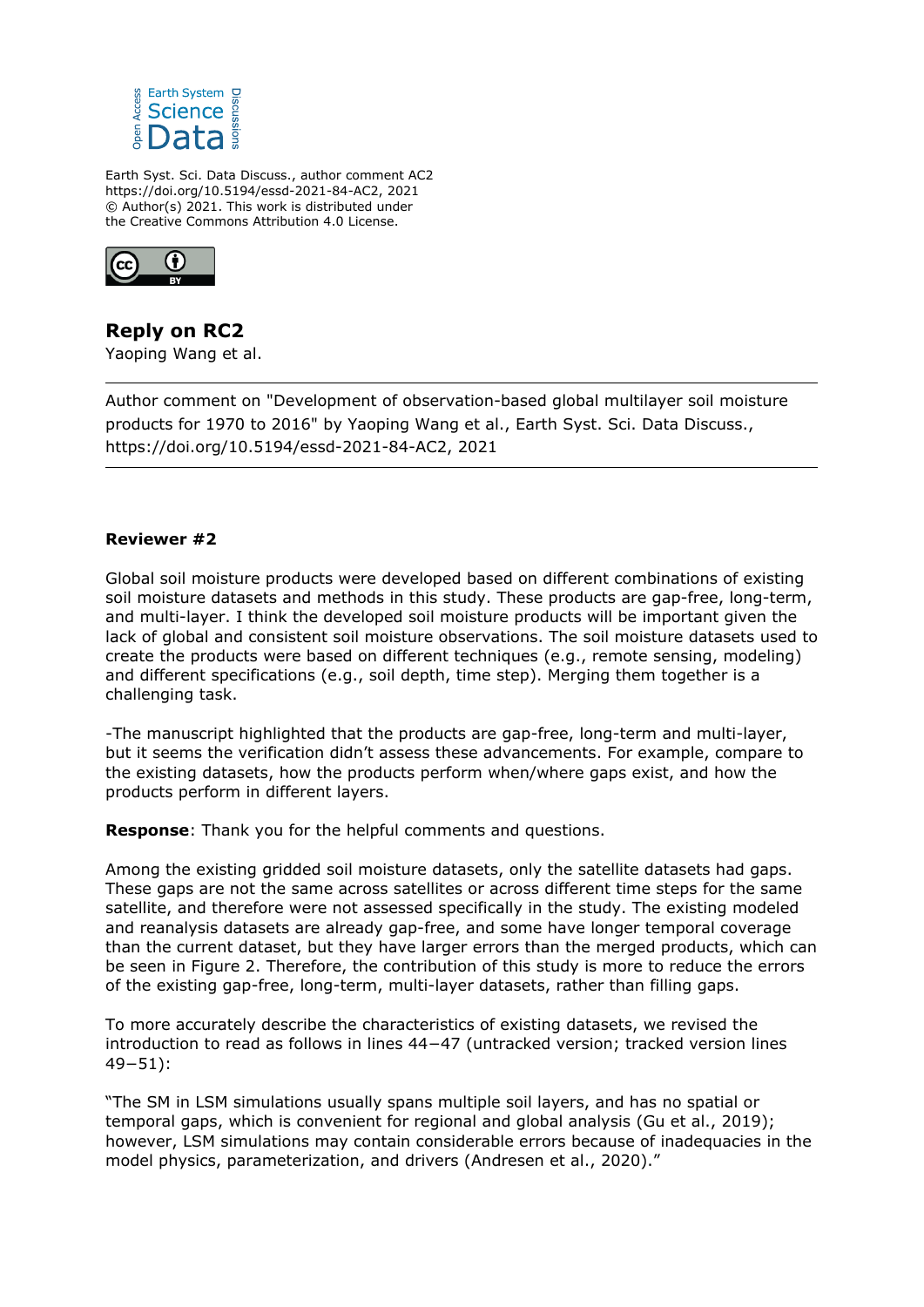The performances of the merged products in different layers were already presented. In Figure 2, Figure 6 (originally Figure 5), and Figure 7 (originally Figure 6), the evaluation results for 0–10, 10–30, 30–50, and 50–100 cm were presented individually. In Figure 3, the gridded soil moisture datasets for evaluation also covered different layer depths. The evaluation against the self-calibrated Palmer Drought Severity Index was also made separately for 0–10 cm (Figure 5, originally Figure 4; Figure A6) and 0–100 cm (Figures A7 and A8). To highlight these assessments, we revised the first sentence of the Sect. 4, lines 527−529 (untracked version; tracked version lines 584−587), as follows:

"Overall, the merged SM products showed better performances than their source datasets (Sect. 3.1 and 3.2), temporal homogeneity (Sect. 3.3), the ability to capture large-scale drought events (Sect. 3.4), reasonable spatiotemporal patterns (Sect. 3.5), and reasonable climatic response characteristics (Sect. 3.6) across the globe and multiple soil layers."

-Fig. 3 includes bias, RMSE, and Corr of different statistics (i.e. climatology, seasonal cycle, trend,…). I am not sure if they can use the same range of color ramp in the same column to show the situations of different statistics because the statistics are in different units and magnitudes. It is unclear how seasonality was calculated and how the bias, RMSE and Corr of seasonality and trends were estimated.

**Response**: Thank you for pointing this out. We revised Figure 3 to show normalized values in each column, with the maximum value in each column always being set to 100%. In this way, the relative performances of the merged and source datasets are no longer obscured by the large differences across the evaluation datasets. We also revised the text of Sect. 3.2 to highlight this normalization, in lines 389−391 (untracked version; tracked version lines 403−405):

"To emphasize the differences between the merged and the source datasets, rather than across the evaluation datasets, Figure 3 displays the evaluation metrics in normalized units, with the maximum value across the merged and source datasets of each matric set to 100%."

To clarify how seasonality was calculated, and how the bias, RMSE, and Corr were estimated, we added the following explanation to Sect. 2.5, lines 211−224 (untracked version; tracked version lines 221−234):

"The merged products were evaluated against the validation set of in situ observations and the gridded SM datasets using three common metrics: mean bias (Bias), root mean squared error (RMSE), and Pearson correlation coefficient (Corr). For evaluation against the in situ observations, the metrics were calculated both for the whole validation set and for each land cover type in consideration of the uneven distribution of ISMN observations across land cover types (Figure A1). The observational values used in each calculation were the land-cover–weighted averages (see Sect. 2.2), and the merged values were from the grids and time steps that have the observational values. For evaluation against the SMOS L3 gridded dataset, the 0–10 cm layer of the merged products and the source datasets (ORS, CMIP5, and CMIP6) were used. For evaluation against the other evaluation datasets, the merged and source datasets were linearly interpolated to depths of the evaluation datasets. The annual climatology, mean seasonal anomalies (i.e., the climatology of individual months minus the annual climatology), least-squares linear trends, and anomalies (i.e., the original values minus the mean seasonal cycle and trends) were calculated for each common grid cell and over the common time period between each pair of evaluated and evaluation datasets. Then, for each characteristic (climatology, seasonal cycle, linear trends, or anomalies), the Bias, RMSE, and Corr were calculated using the values of the characteristic pooled over all the common grid cells. When calculating the Bias, RMSE, and Corr for the trends, the insignificant trends at  $p = 0.1$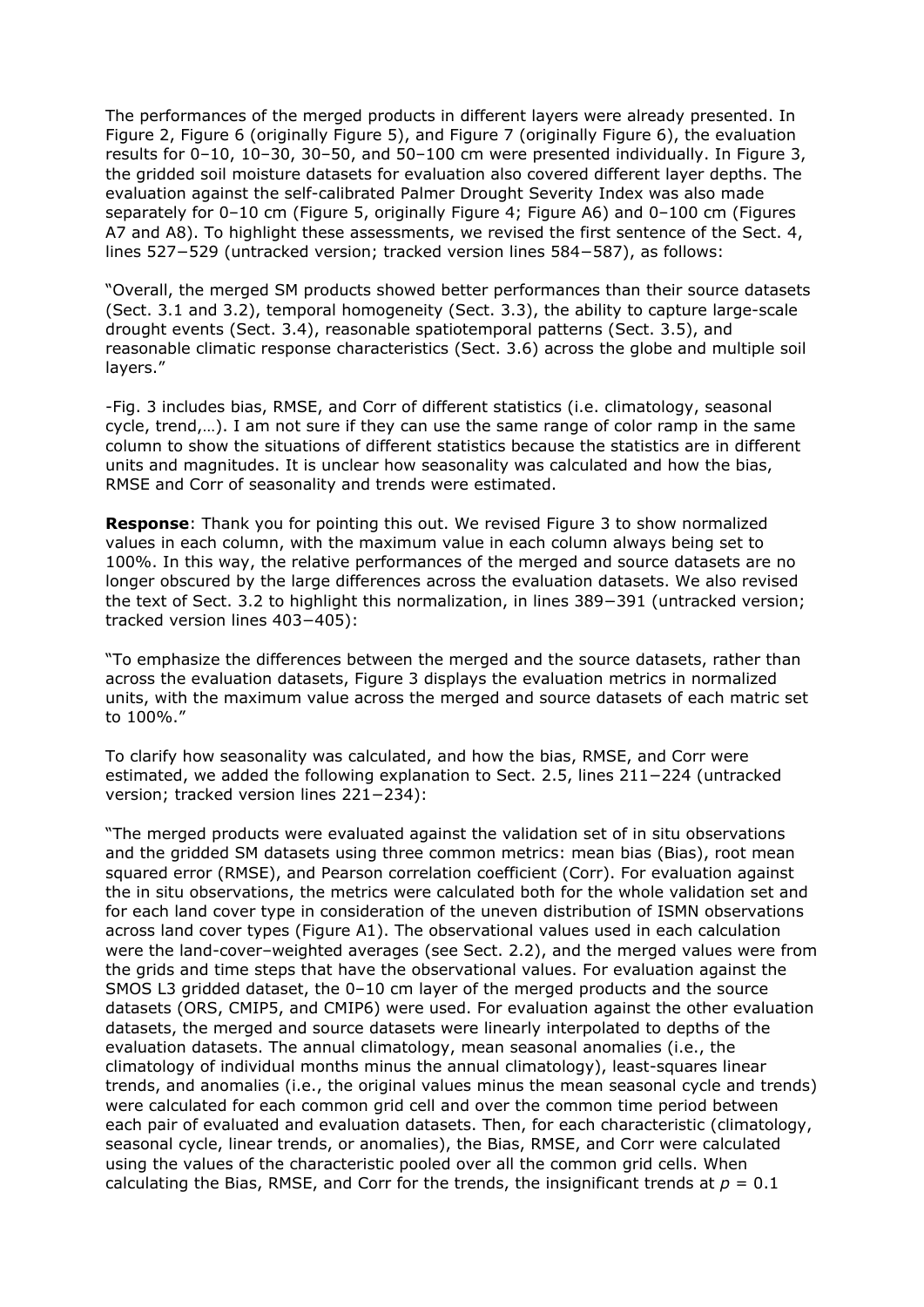were set to zero to prevent small random variability from influencing the results."

-The products were developed by merging the different soil moisture datasets. I wonder if this would offset the temporal variability and trend of time series. Comparing the temporal variability and trend of the merged products with individual datasets (e.g., ESA CCI, ERA5…) like Fig. 5 would be helpful. Fig. 5 currently only shows the time series of the merged products.

**Response**: Thank you for pointing out this possibility. We now performed a check on temporal variability by comparing the power spectral densities of the merged products with the ranges of power spectral densities of the source datasets at regional levels. The results are shown in Figures 6 and A10 (originally Figure 5). The associated text in Sect. 3.5 (originally Sect. 3.4) is also revised (lines 459−470 in the untracked version; lines 491−512 in the tracked version). The power spectral densities of the ORS-based merged products generally fall within the envelopes of the source datasets. The same was true for the CMIP5- and CMIP6-based merged products, except at the 50–100 cm depth. These results demonstrated that the ORS-based products were better than the CMIP5- and CMIP6-based merged products, and had reasonable temporal variability.

We also performed a check on the trends of the merged products by comparing them against the ranges of trends of the source datasets. The results are shown in Figure A13, and the description is provided in lines 471−476 (untracked version; tracked version lines 513−518). The merged products had slightly larger ranges of trends than the source datasets, but were centered around approximately the same value in each region, and closely followed the source datasets in terms of the region-to-region variations in the trends. These results demonstrated that the merged products had reasonable trends.

-Abstract, provide a brief explanation of the better performance of the hybrid products without Earth System Models (ESMs) than those with ESM.

**Response:** Thank you for this suggestion. We revised the abstract and the relevant sentences now read as follows, lines 19−30 (untracked version; tracked version lines 19−33):

"……The merged products outperformed their source datasets when evaluated with in situ observations (mean bias from -0.044 to 0.033 m<sup>3</sup>/m<sup>3</sup>, root mean squared errors from 0.076 to 0.104  $\text{m}^3/\text{m}^3$ , Pearson correlations from 0.35 to 0.67) and multiple gridded datasets that did not enter merging because of insufficient spatial, temporal, or soil layer coverage. Three of the new SM products, which were produced by applying any of the three merging methods onto the source datasets excluding the ESMs, had lower bias and root mean square errors and higher correlations than the ESM-dependent merged products. The ESM-independent products also showed a better ability to capture historical large-scale drought events than the ESM-dependent products. The merged products generally showed reasonable temporal homogeneity and physically plausible global sensitivities to observed meteorological factors, except that the ESM-dependent products underestimated the low-frequency temporal variability in SM, and over-estimated the highfrequency variability for the 50–100 cm depth. Based on these evaluation results, the three ESM-independent products were finally recommended for future applications because of their better performances than the ESM-dependent ones……"

-P2 L40, elaborate "its spatial gaps remain unresolved".

**Response**: Thank you for the comment. We revised the wording to clarify the meaning, lines 42−44 (untracked version; tracked version lines 46−47):

"Although a long-term (1979–present) concatenated SM dataset was developed by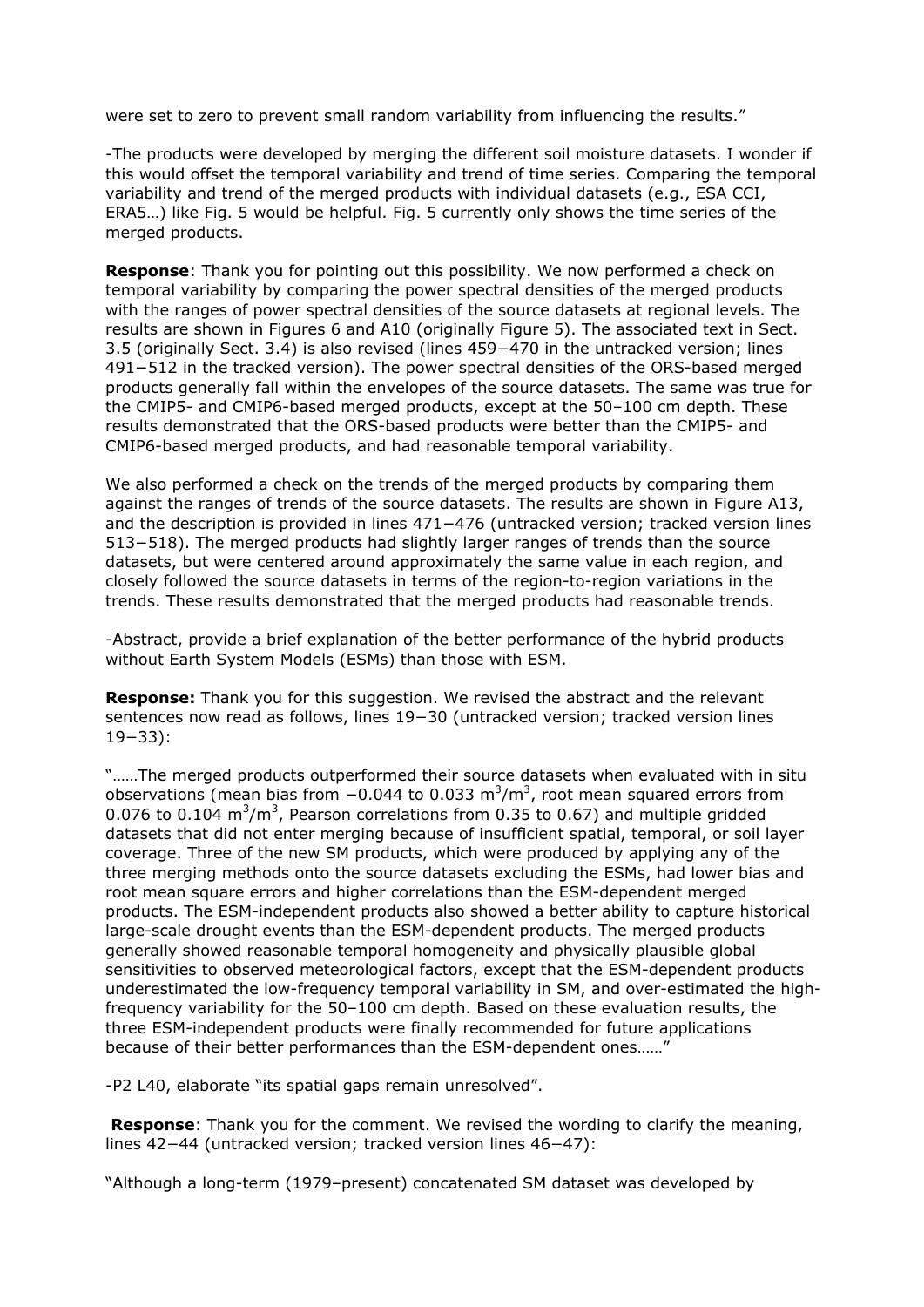merging data from multiple satellites, the merged product did not fill the spatial gaps that existed in the source satellite datasets (Dorigo et al., 2012; EODC, 2021)."

-P2 L51-52, explain why Global Climate Models (GCMs) were not considered in the study and the differences in GCMs and ESMs.

**Response:** Thank you for the comment. In our understanding, ESM is a newer and broader term that includes models that consider biogeochemical feedbacks, human dimensions, and likely in the near future the deep earth processes, whereas GCM is an older term that refers to models that focuses on atmospheric-ocean processes. The stateof-the-art models participating in CMIP5 and CMIP6 are generally ESMs. Therefore, we decided to keep using ESMs in the paper.

-P3 L66, explain why the merged products would likely perform better.

**Response**: Thank you for the suggestion. We revised the sentence to read as follows, lines 69−72 (untracked version; tracked version lines 74−76):

"Because of the incorporation of various quality-controlled observations in the merging process, the merged products would likely perform better than the SM in the original LSMs or ESMs while being gap-free in space and having long temporal and multi–soil-layer coverage."

-P3 L71, why in situ observations are not included in the unweighted averaging?

**Response:** Thank you for the question. We added a reference in line 75−76 (untracked version; tracked version 79−80; original L71) to Sect. 2.1:

"Unweighted averaging assigns equal weight to all the source datasets and does not use in situ information (see Sect. 2.1 for explanation for the exclusion)."

We also provided the full explanation in Sect. 2.1, lines 94-99 (untracked version; tracked version 99−104):

"The unweighted averaging did not use any in situ observations, because the in situ observations were sparse ( $\sim$ 1,400 stations compared with  $\sim$  60,000 grids in a 0.5 $^{\circ}$  gapfree dataset over the global land surface; Sect. 2.2). In unweighted averaging, the in situ observations can only influence the merged values in the time steps and grids that coincided with the observations. Therefore, the inclusion of in situ observations would have little influence on the results of unweighted averaging. Also, to validate a merged time step and grid, an un-merged observation must be available at the same time step and grid, which would be difficult to achieve in data-sparse situations."

-P3 L78, it is unclear what are the variables that have/have no observations in ESMs

**Response:** Thank you for the question. It was a grammatical error. The sentence is now revised to read as follows, lines 81−84 (untracked version; tracked version 85−88):

"This method first uses data from multiple ESMs to establish physically meaningful and statistically significant relationship between the constraint variables that have observations and a target variable that has no observations, and then uses the relationship and actual observations to derive a constrained target variable (Mystakidis et al., 2016; Padrón et al., 2019)."

-P3 L90-93, this sentence is unclear. Please rephrase it. Observations of soil moisture/meteorological variables were used in some cases, but not in another. It is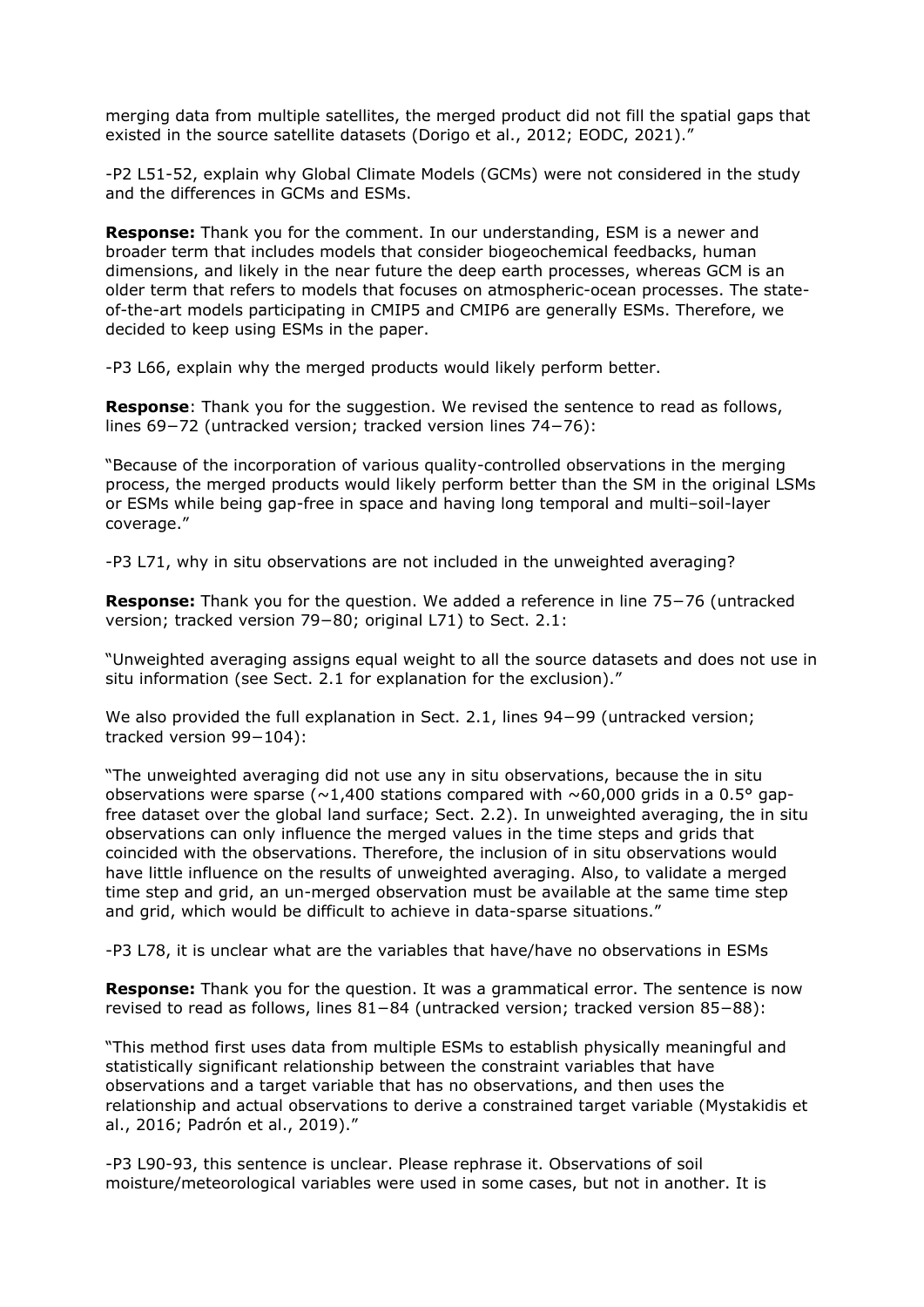confusing in what cases observations were used. This is not presented in Fig. 1.

**Response**: Thank you for the comment. We revised Sect. 2.1 in response to this comment as well as the comment above on P3 L71. Sect. 2.1 now explains what observations were used with which method, lines 94−102 (untracked version; tracked version 99−109):

"The unweighted averaging did not use any in situ observations, because … to achieve in data-sparse situations. The OLC method used in situ observations to constrain the ORS datasets. The EC method (Mystakidis et al., 2016) was applied over the ORS, CMIP5, CMIP6, the combination of CMIP5 and CMIP6 (CMIP5+6), and the combination of ORS, CMIP5, and CMIP6 (ALL) datasets (Eyring et al., 2016; Taylor et al., 2012), and used gridded global meteorological observations as constraints."

-P4 L95-100, explain why ORS datasets were divided into different time ranges, and what "concatenation" means.

**Response**: Thank you for the comment. We added explanations, including a reference to Sect. 2.9, where the concatenation procedure was described, to Sect. 2.1, lines 106−111 (untracked version; tracked version lines 113−120):

"For the OLC method, the ORS datasets were grouped based on three time ranges (1970–2010, 1981–2010, and 1981–2016) that were selected to maximize the available ORS datasets in each time range. For each time range, the ORS datasets that fully cover the time range were merged with the OLC method; if an ORS dataset fully covers two or three time ranges, it was used in all the covered time ranges (see the "used time period" in Tables A1–A3). Then, the merged results for all three time ranges were concatenated into a consistent dataset covering the whole target period following a previous method for concatenating the remote-sensing SM (Dorigo et al., 2017; Liu et al., 2011, 2012) (Sect. 2.9)."

-P5 L123, "the number of observations that falls into each land cover type is displayed in Figure S2". Fig. S2 only shows land cover type.

**Response**: Thank you for the comment. The reference to Figure A2 was a mistake. The sentence has been revised to read as follows, in lines 136−137 (untracked version; tracked version 144−145):

"Figure A1 shows the aggregated ISMN observations at the  $0.5^\circ$  grid scale and the number of observations that falls into each land cover type."

-Table S1 and others, why did a dataset have different used time periods?

**Response**: Thank you for the question. We added clarification for Tables A1–A3 in the response to the above comment on P4 L95–100 as follows:

"if an ORS dataset fully covers two or three time ranges, it was used in all the covered time ranges (see the "used time period" in Tables A1–A3)"

-Section 3.3, it is interesting to compare SM anomalies with drought events. However, it seems the comparison is based on years instead of events. Furthermore, it is unclear how the drought events were selected and why only the two regions were considered.

**Response:** Thank you for the comment. The reason why the two drought events were selected from many prominent cases is now clarified in Sect. 2.6, lines 233−236 (untracked version; tracked version 242−245):